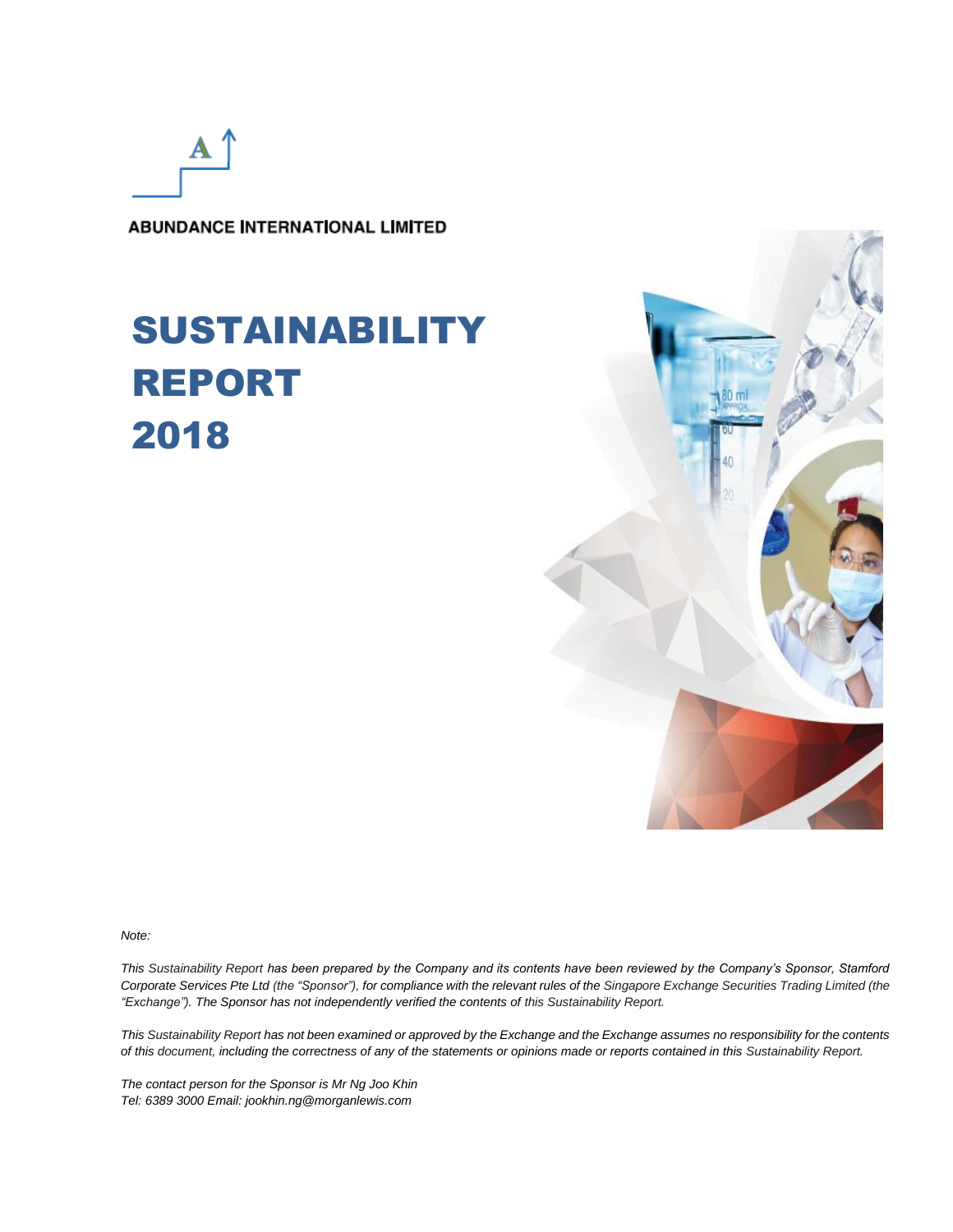# **CONTENTS**

| <b>Board Statement</b>         | $\mathbf{1}$   |
|--------------------------------|----------------|
| About the Report               | $\overline{2}$ |
| Management Approach            | $\overline{2}$ |
| Identification of Stakeholders | 3              |
| Materiality                    | $\overline{4}$ |
| Economic                       | $4 - 5$        |
| Environmental                  | 6              |
| Social                         | $7 - 9$        |
| Governance                     | $9 - 10$       |
| <b>GRI</b> Content Index       | $11 - 12$      |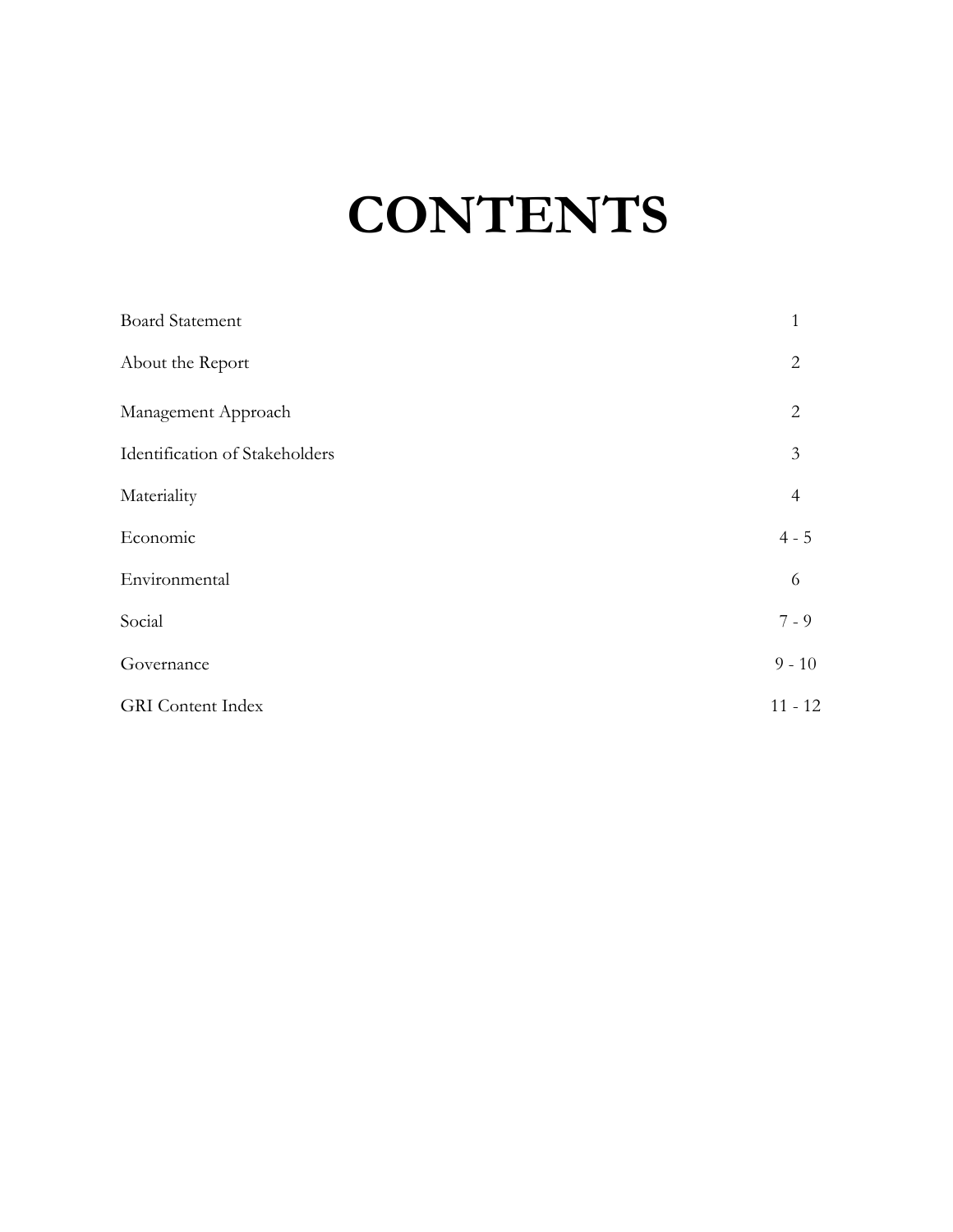## **BOARD STATEMENT**

Dear Stakeholders,

On behalf of the Board of Directors, I am pleased to present the sustainability report of Abundance International Limited (the "**Company**" or "**Abundance**") and its subsidiaries (the "**Group**" or the "**Abundance Group**") for the financial year ended 31 December 2018 ("**FY 2018**"). This report has been prepared in accordance with the Global Reporting Initiative ("**GRI**") Standards: Core Option (the "**GRI Standards**") issued by the Global Sustainability Standards Board, which is a well-known and globally-recognised sustainability reporting framework, and Practice Note 7.6 of the Sustainability Reporting Guide issued by the Singapore Exchange Securities Trading Limited ("**SGX-ST**").

Since the diversification of our Group's business from printing and paper to include chemicals and investments, our Group's revenue has increased tremendously. While we continue to work towards better financial performance, we are also mindful of the need to adopt a sustainable approach in formulating our policies, business plans and strategies, and in making major business decisions. We are committed to growth and creating value for our shareholders - but in a way where our environmental impact is minimised, where our staff are treated fairly, and where good governance and ethical business practices are adhered to which will benefit everyone in the long term.

The key material environmental, social and governance ("**ESG**") factors of the Abundance Group have been reviewed and approved by the Board of Directors. The Board of Directors oversees the management and monitoring of these factors and takes them into consideration in the determination of the Group's strategic direction and policies. Sustainability is a part of the Abundance Group's wider strategy to create long term value for all our stakeholders. Going forward, we will continue our efforts to further formalise and build on our sustainability efforts together with our key stakeholders in our journey of being a responsible corporate citizen.

**Sam Kok Yin** *Managing Director* On behalf of the Board of Directors 3 May 2019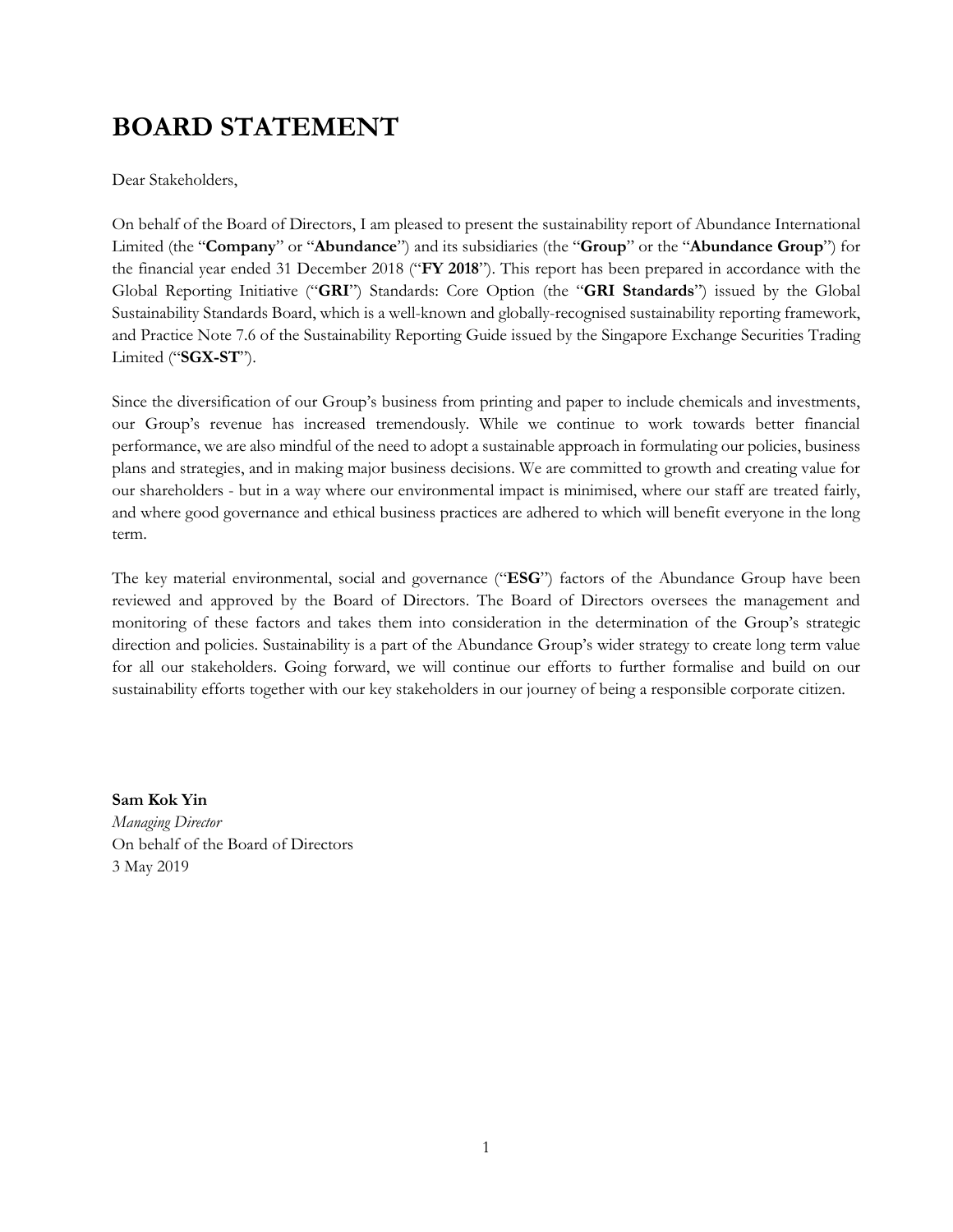## **ABOUT THE REPORT**

This report sets out the relevant key sustainability topics in relation to our business. Corresponding to the GRI Standards' emphasis on materiality, the report highlights the key ESG related initiatives carried out throughout a 12-month period, from 1 January 2018 to 31 December 2018, unless stated otherwise.

In defining our reporting content, we applied the GRI's principles for defining report content by considering the Group's activities, impacts and substantive expectations and interests of its stakeholders. We observed a total of four principles, including materiality, stakeholder inclusiveness, sustainability index and completeness. For reporting quality, we observed the principles of balance, comparability, accuracy, timeliness, clarity and reliability.

The ESG data and information provided have not been verified by an independent third party. We have relied on internal data monitoring and verification to ensure accuracy.

In line with the Company's commitment to environmental sustainability, no hardcopies of this report have been printed. The report can be viewed on our website: [http://abundance.com.sg/web/index.php/investor-relations](http://abundance.com.sg/web/index.php/investor-relations-abundance-international-limited/sustainability-report)[abundance-international-limited/sustainability-report](http://abundance.com.sg/web/index.php/investor-relations-abundance-international-limited/sustainability-report).

We appreciate and value your feedback on this report. We look forward to enhancing our sustainability reporting journey through constructive feedbacks from our stakeholders. Please contact us at [contact@abundance.com.sg.](mailto:contact@abundance.com.sg)

## **MANAGEMENT APPROACH**

The principle of materiality states that our sustainability report should address topics that reflect the Group's significant economic, environmental and social impacts, and/or that substantively influence the assessments and decisions of our stakeholders. Abundance has conducted an informal survey with management and key stakeholders to determine the material sustainability factors. When deciding on investments, first and foremost it is to be expected that economic performance and corporate governance and compliance come at the top of the agenda for both internal and external stakeholders.

Starting from year 2019, we analyse our business and operation models as the basis to re-evaluate the relevancy of the existing sustainability factors and identify other sustainability factors. No new sustainability factor has been identified during the year. Going forward, Abundance will continue to monitor all other sustainability factors and ensure that the report helps the Company to grow in a responsible and sustainable manner.

Our sustainability efforts are led by the Board of Directors and senior management who ensure that the Group's business objectives are in line with our sustainability commitment. Senior management update the Board of Directors on the Group's performance and key developments on an annual basis. The Board of Directors has the ultimate responsibility for the Group's sustainability strategy and maintains overall oversight over the Group's sustainability direction.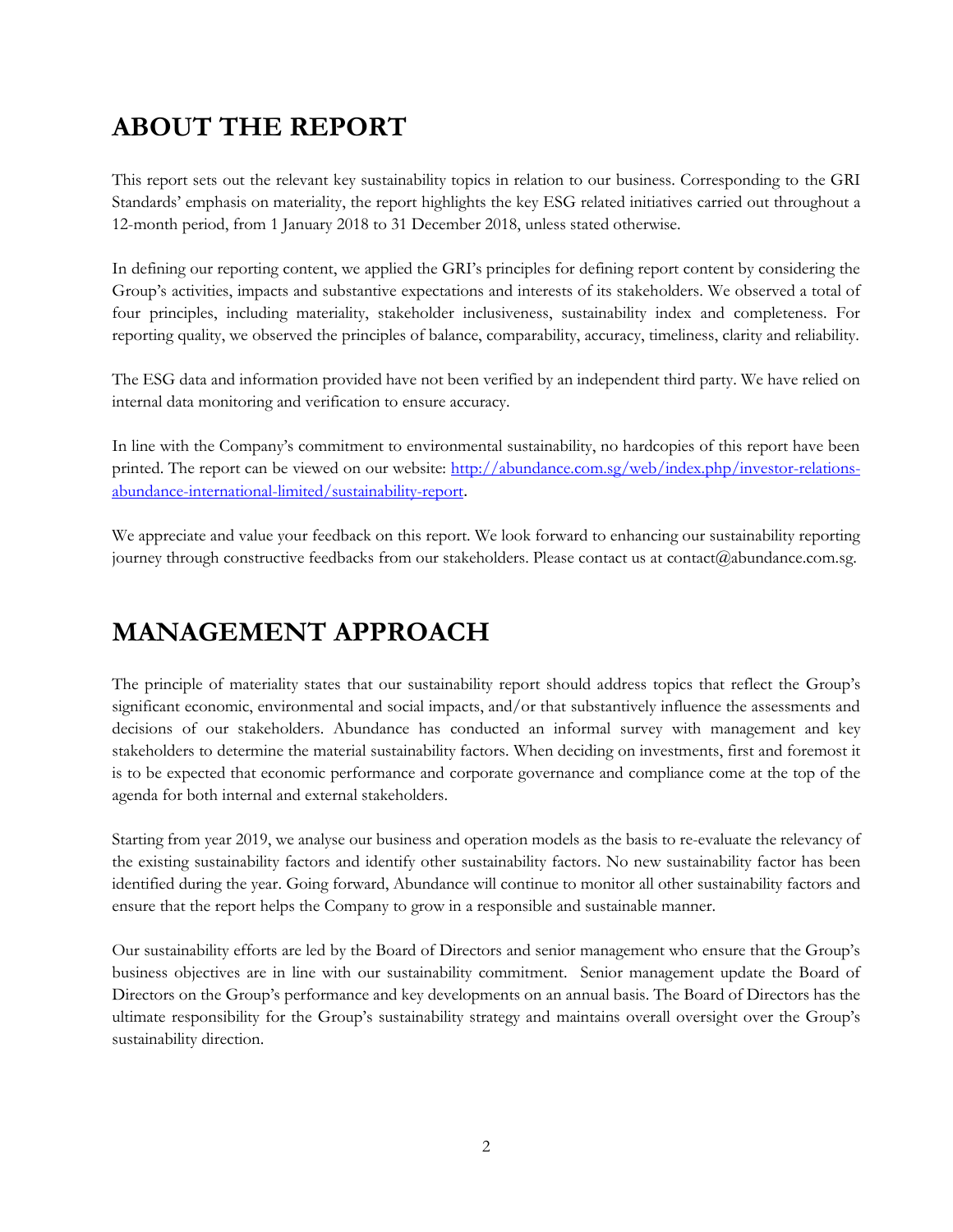## **IDENTIFICATION OF STAKEHOLDERS**

Through formal and informal channels of communication with our key stakeholders, we have taken into account their interests and requirements. The table below sets out the platforms through which we engaged our key stakeholders during the period under review:

| <b>Stakeholders</b>              | Basis for determining stakeholders                                               | <b>Engagement platform</b>                                                                                                            | Frequency of<br>engagement             |
|----------------------------------|----------------------------------------------------------------------------------|---------------------------------------------------------------------------------------------------------------------------------------|----------------------------------------|
| Employees                        | Employees represent the Group as a<br>whole                                      | Informal dialogues                                                                                                                    | As and when                            |
| Government<br>and regulators     | Compliance with applicable laws and<br>regulations                               | Regular reports                                                                                                                       | Annual                                 |
| Investors<br>and<br>shareholders | Influence on management's decision and<br>responsibility towards investors       | Annual report/<br>Sustainability report/<br>Annual General Meetings/<br>Extraordinary<br>General<br>Meetings/<br>SGX-ST announcements | Annual/<br>half-yearly/<br>As and when |
| <b>Business</b><br>partners      | Dependency on suppliers                                                          | Meetings/Feedback                                                                                                                     | As and when                            |
| Customers                        | Customers' needs influence the direction<br>of the Group                         | Meetings/<br>Company<br>website/<br>E-mail enquiries/<br>Trade exhibitions                                                            | As and when                            |
| <b>Bankers</b>                   | Support the Group's operating working<br>capital and trade facility requirements | Formal meetings/<br>Informal discussions                                                                                              | As and when                            |

The Company and one of its subsidiaries, Orient-Salt Chemicals Pte. Ltd. are members of the Singapore Business Federation as required by the Singapore Business Federation Act (Cap. 397A) of Singapore.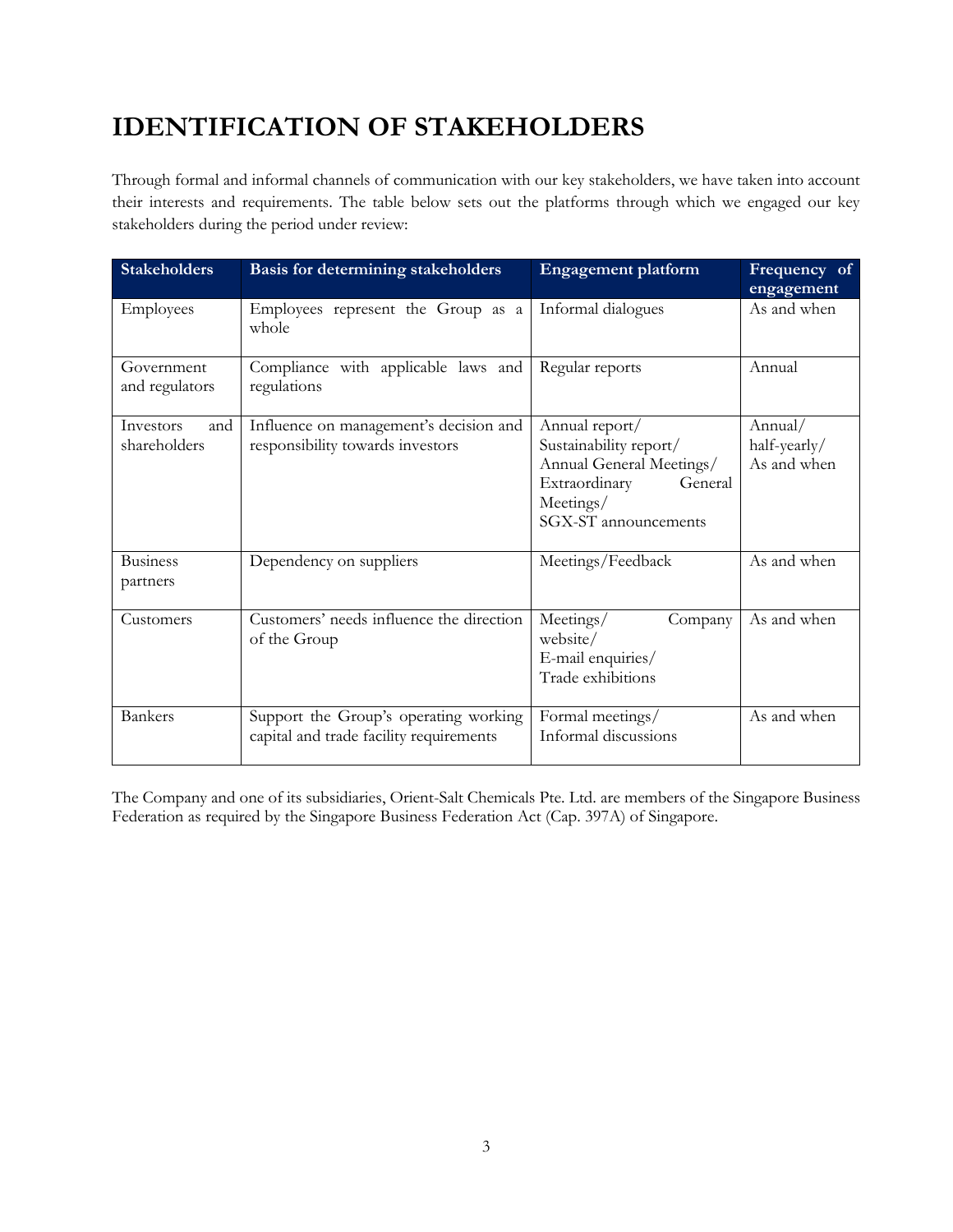## **MATERIALITY**



#### **Identification of Abundance's Material Factors**

#### **ECONOMIC**

#### **Economic Performance**

Headquartered in Singapore and listed on the Catalist Board of the SGX-ST, Abundance started off as a commercial printer of books, calendars and other publications. In 2015, we diversified our business scope to include chemicals and investments. With this diversification, Abundance hopes to add new revenue streams, increase profits and maximise long term value for shareholders.

Today, Abundance is focused on the chemicals sector. The potential scope of this business includes manufacturing, trading, storage and the manufacture or trading of equipment, accessories, consumables or peripherals used in the chemicals industry and other related businesses. As a first step into the chemicals business, we entered into a joint venture agreement with Mr Jiang Hao, an executive director of the Company, and set up a new joint venture company, Orient-Salt Chemicals Pte. Ltd. ("**OSC Singapore**"), which was incorporated on 5 June 2015. In 2016, we acquired Mr Jiang Hao's equity interest and OSC Singapore became our wholly-owned subsidiary. OSC Singapore adopts a trading and distribution model. The focus continues to be on the trading of chemicals used primarily for industrial applications which consist mainly of commodity chemicals and, to a lesser extent, specialty chemicals. This trading business is based primarily in Singapore, Shanghai in the People's Republic of China ("**PRC**") and Japan.

The Group's chemicals trading business conducted via our subsidiary, OSC Singapore, and its subsidiaries in the PRC and Japan (collectively the "**OSC Group**"), performed well in FY 2018. Revenue was US\$413.4 million, with profit after tax of US\$1.4 million.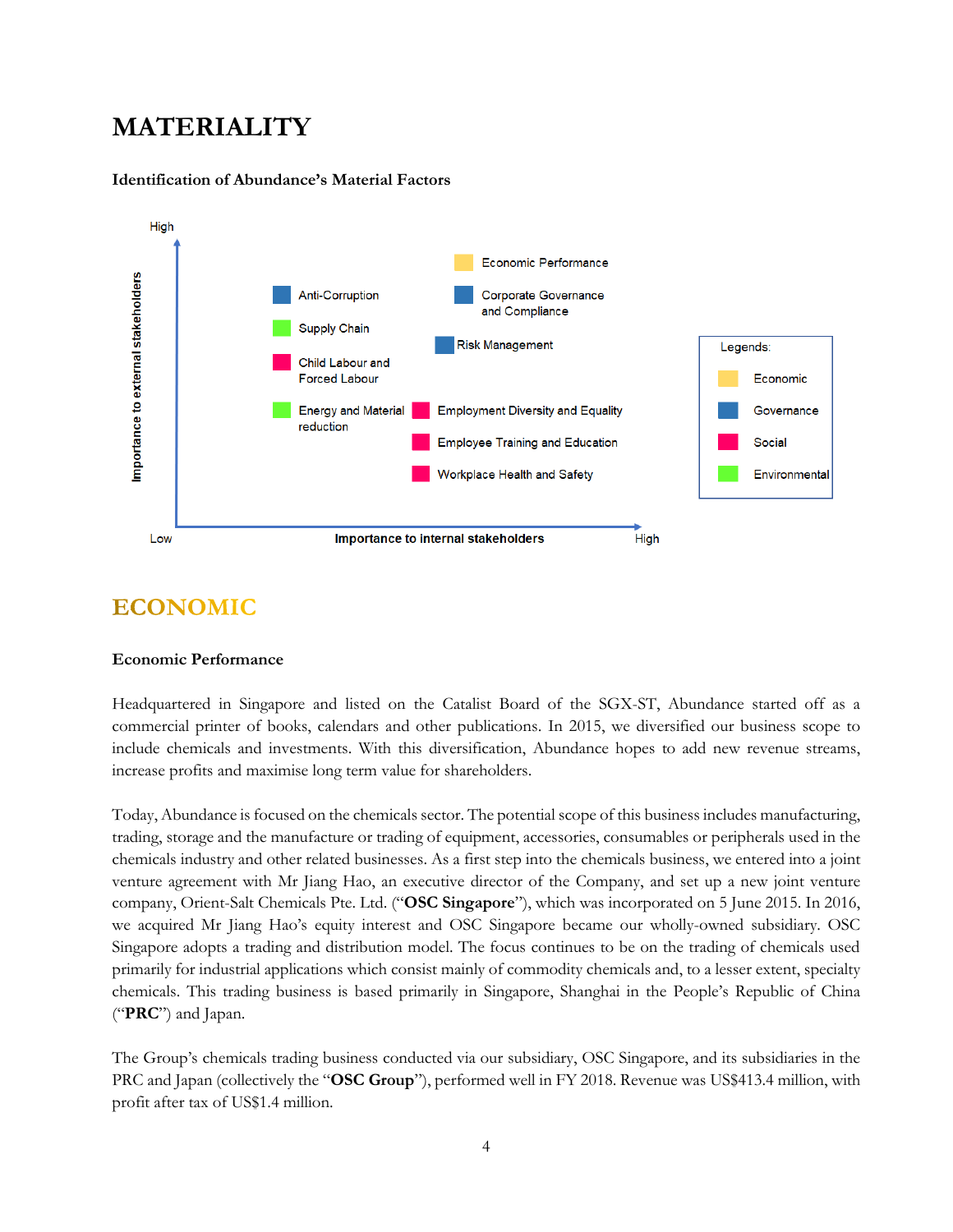As at 31 December 2018, the OSC Group has access to approximately US\$73.7 million of trade facilities granted by banks for the purpose of its chemicals trading business. Certain suppliers have also granted us credit terms when we purchased goods from them.

We are also constantly exploring and evaluating other chemicals related investment opportunities. For example, on 14 March 2018, we announced that the Company had entered into a joint venture agreement with a Japanese incorporated company in relation to a new joint venture company, Zhangjiagang Orient-Hill Microorganisms Technology Co., Ltd (the "**JV Company**"). The JV Company shall be engaged in the provision of water treatment solutions using microbial and/or chemicals, particularly (but without limitation) to the chemicals industry in the PRC. The JV Company was established on 5 June 2018 and has commenced marketing to potential clients.

On 27 November 2018, we announced that the Company's wholly-owned subsidiary, Abundance Investments Pte. Ltd., entered into a non-binding termsheet with 上海 三瑞高分子材料股份有限公司 (Shanghai Sunrise Polymer Material Co., Ltd.) (the "**Target Company**") pursuant to which the Company will subscribe for new shares representing 18.18% of the enlarged share capital of the Target Company after completion. The Target Company specialises in the production of specialty chemicals used mainly for the construction industry, such as concrete admixtures, mortar admixtures, gypsum water reducing agents, floor care products and geotechnical engineering additives. On 13 March 2019, a subscription agreement was signed with the Target Company. On 28 March 2019, the Company received notice from the Target Company that it has successfully received approval for a new business certificate reflecting its capital increase pursuant to the Subscription Agreement. In conjunction thereto, the Company's wholly-owned subsidiary, Abundance Investments Pte. Ltd., has been registered as a shareholder holding 18.18% of the registered capital of the Target Company.

Starting with a small amount of US\$0.15 million, the Group commenced its investment business under its whollyowned subsidiary, Abundance Investments Pte. Ltd., which was incorporated on 1 September 2016. As at 31 December 2018, this portfolio consisting of cash and listed equities amounted to US\$0.19 million.

The Group will make appropriate investments as and when good opportunities come along and where its cash flow position allows.

As for the printing business, as previously announced, the Group has ceased printing internally. The Group is currently exploring ways to adjust our business model. We hope to add an additional revenue and profit stream using our contacts in the printing industry.

To ensure stability and sustainability, Abundance aims to enhance shareholder value by building sustainable, longterm profitability for its shareholders. Profitability is also a key requirement for sustainable development as a responsible company, for customers to trust us, and for our employees to have a stable income.

Please refer to the following sections in our 2018 Annual Report for detailed information on our financial results for FY 2018:

- Message to Shareholders, pages 4 6
- Financial Highlights, page 11
- Independent Auditor's Report (including notes to the Financial Statements), pages 40 133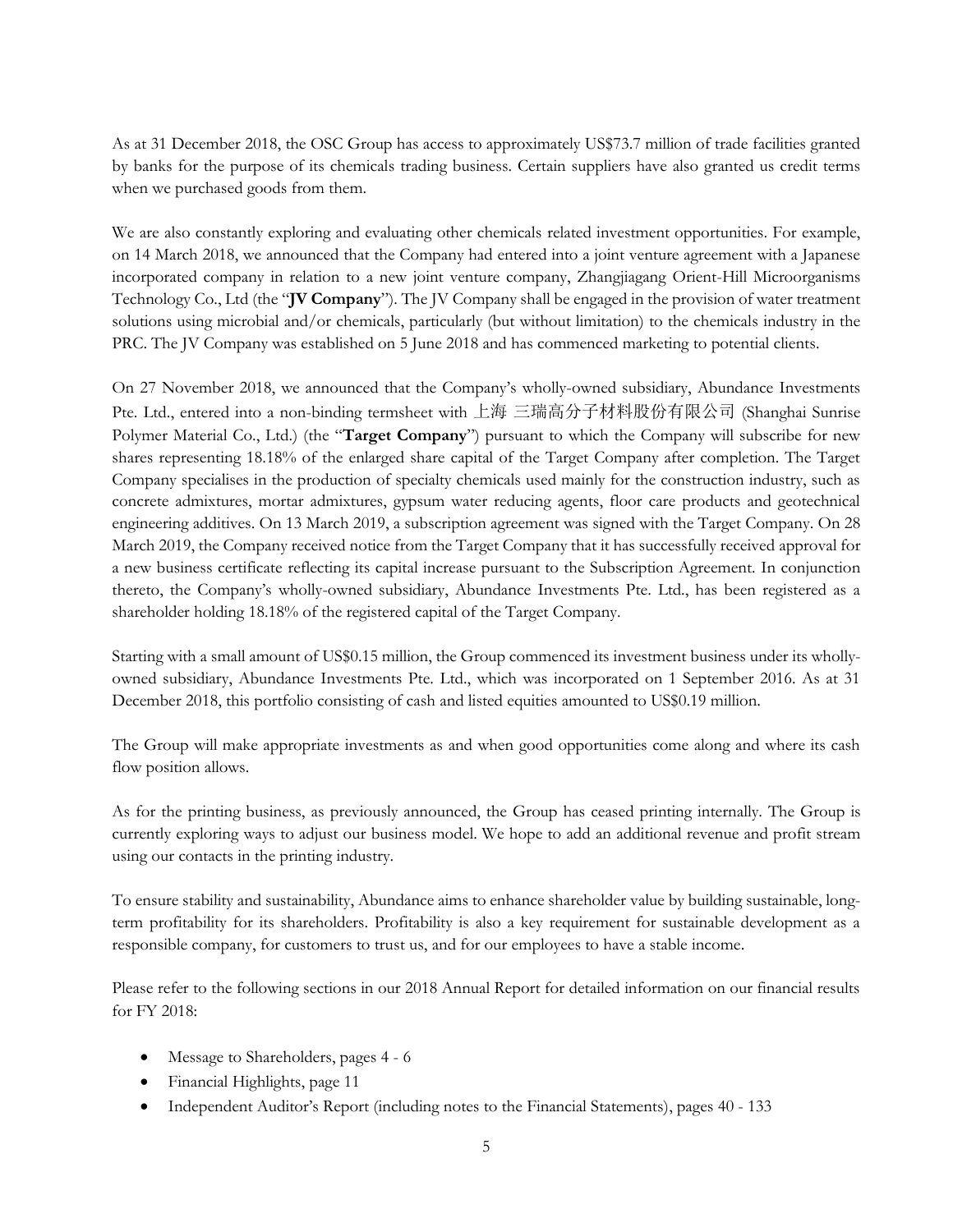## **ENVIRONMENTAL**

#### **Supply Chain**

We are very selective in choosing our business partners. Our directors have deep business relationships with the majority of our business partners and through that we have developed a mutual sense of trust. As part of our vendor assessment, we carefully check their reputation and to date we have had no cause for concern.

Currently, we outsource all handling, transport and storage of chemical products to carefully selected companies which comply with all necessary safety regulations. This ensures there are economies of scale obtained in the companies managing the chemicals business and also reduces our footprint in emission in managing and transporting the chemical products. We assess and re-evaluate the performance of our business partners regularly. Instant feedback will be provided to our business partners when issues arise. To date we have not had any environmental, social or other issues of concern from any of our longtime trusted business partners.

We believe that securing a pool of like-minded business partners that share our commitment to sustainability will mitigate operational and reputation risk. We will continue the effort of evaluating our business partners to avoid any environmental, social or other issues of concern.

#### **Energy and Material Reduction**

In line with the concerns of global warming, the Group has undertaken environmentally-friendly measures to reduce energy usage and office consumables. For example, in 2018, we have reduced our usage of paper by printing less documents and relying instead on electronic documents for signing and record purposes. In the future, we are looking to implement additional initiatives to minimise the energy usage and office consumables within the Group. Please refer to the "**Corporate Social Responsibility**" section on page 33 of our 2018 Annual Report for information on the good environmental practices advocated by the Group.

In FY 2018, there were no incidences of non-compliance with environmental laws and/or regulations resulting in significant fines and sanctions. We aim to maintain this level of performance.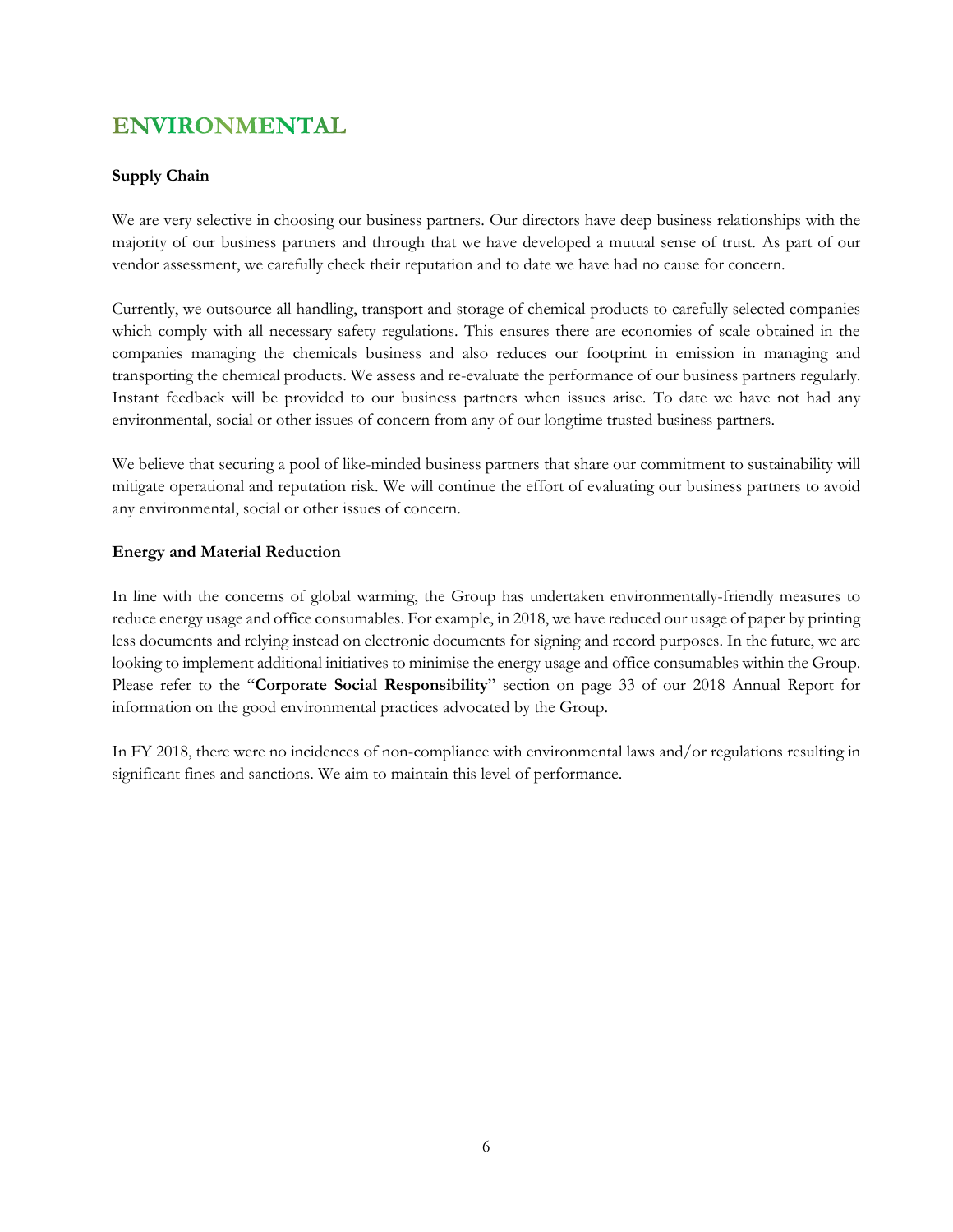## **SOCIAL**

#### **Employment Diversity and Equality**

Our employees are a mix of Singaporeans, Malaysians, PRC nationals and Japanese. We have a total of 49 employees as at 31 December 2018. We hire and select our employees on the basis of merit such as skills, experience or ability to perform the job regardless of age, race, gender, religion and or marital status. We view the diversity of our people as a source of strength. We are committed to the promotion of diversity and equality and take our responsibility to promote equality of opportunity and eliminate unlawful discrimination seriously. The Group has an equal remuneration policy regardless of gender and nationality. There was no reported incidence of discrimination by employees in FY 2018. We aim to maintain zero incidence of discrimination in this current financial year.



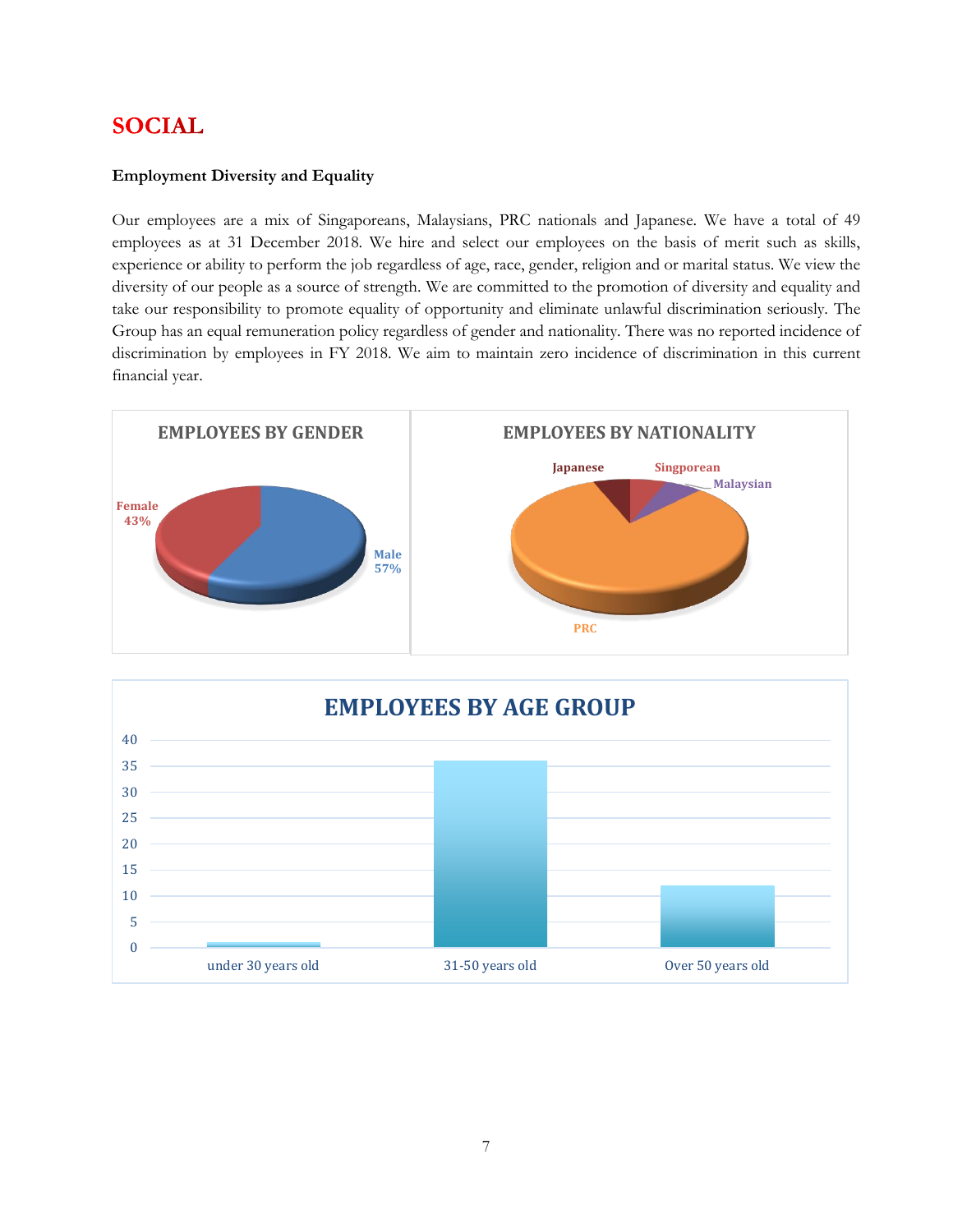In formulating employment policies, we are guided by the relevant legislation in establishing our employees' contracts. Our goal is to develop and maintain a healthy and positive working environment, which creates mutual respect and dignity and enables everyone to realise their full potential. Continuing open dialogue among the teams and employees is the main platform used to engage our employees. By conducting these dialogues informally and in an open environment, we encourage our employees to raise any issues to the management. We believe that this provides a more interactive and direct channel for any form of feedback. We want to avoid any discontentment in our working environment that will hinder the progress of our employees. During FY 2018, we managed to maintain a low employee turnover rate and we will continue to strive to make sure that everyone feels confident and comfortable. We target to reduce the employee turnover rate in 2019 by 5%.



#### **Employee Training and Education**

It is our strong belief that long-term success is dependent on the strength and depth of our talent pool. We believe that it is in our best interest to invest in the career of our employees through continuous learning. We do this by providing ample on-the-job training for employees as and when needed, as well as exposing them to development opportunities where they can get to undertake challenging projects or assignments. We have also sent our employees to attend relevant courses relating to the business. We will continue to monitor and maintain the skill sets of all our employees with regular performance and career development reviews.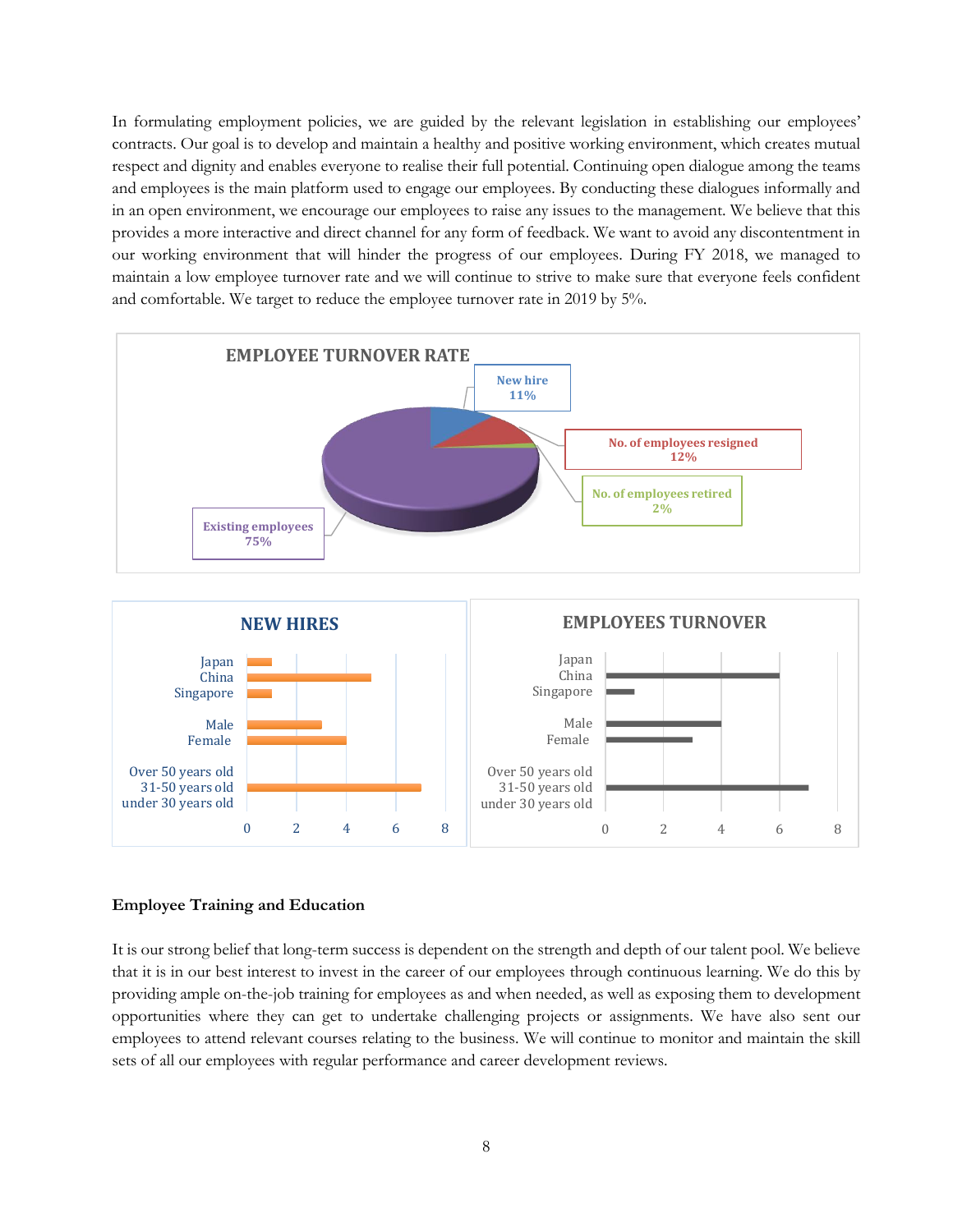#### **Workplace Health and Safety**

Staff safety is of utmost important to us. We strive to provide and maintain a healthy and safe working environment to minimise the likelihood and impact of hazards occurring. In Singapore, we appointed a part time Fire Safety Manager and formed our Company Emergency Response Team in compliance with the Fire Safety Act (Cap. 109A) of Singapore. We sent our employees to attend various safety-related trainings such as first-aid course and fire safety course to raise their awareness and emergency preparedness. Fire and evacuation drills are conducted at least once a year to ensure that the staff are familiar with the building's emergency evacuation procedures. We have also purchased insurance to cover workplace injuries in accordance with the Work Injury Compensation Act (Cap. 354) of Singapore.

In FY 2018, there were no workplace health and safety issues raised by our employees and no workplace injuries or work-related fatalities in our operations. We aim to continue to achieve zero incidences of health and safety issues.

#### **Child Labour and Forced Labour**

We will not tolerate the use of child labour and forced labour, in any of our operations and facilities or within our supply chain. We are firmly opposed to all forms of child exploitation and forced labour. Our operations are mainly office-based and therefore forced labor is not a significant risk to us. Having said that, we are committed to prevent and eliminate child labour and forced labour wherever it occurs in our supply chain. We do not deal with supply chain partners who do not share our views on zero tolerance for child labour.

## **GOVERNANCE**

#### **Corporate Governance and Compliance**

The Group strives to maintain a high standard of corporate governance to safeguard the interests of all its stakeholders where possible. The Board of Directors and senior management will endeavour to align the Group's governance framework with the recommendations of the Singapore Code of Corporate Governance 2018 which took effect for financial years starting after 1 January 2019 and will continue to review its practices on an ongoing basis. Please refer to the "**Report on Corporate Governance**" section on pages 12 to 33 of our 2018 Annual Report for information on the Group's corporate governance practices.

The Group has obtained and maintained all licences required for the conduct of its chemicals business. In FY 2018, there were no incidences of non-compliance with laws and/or regulations resulting in significant fines and sanctions. We aim to maintain this level of performance.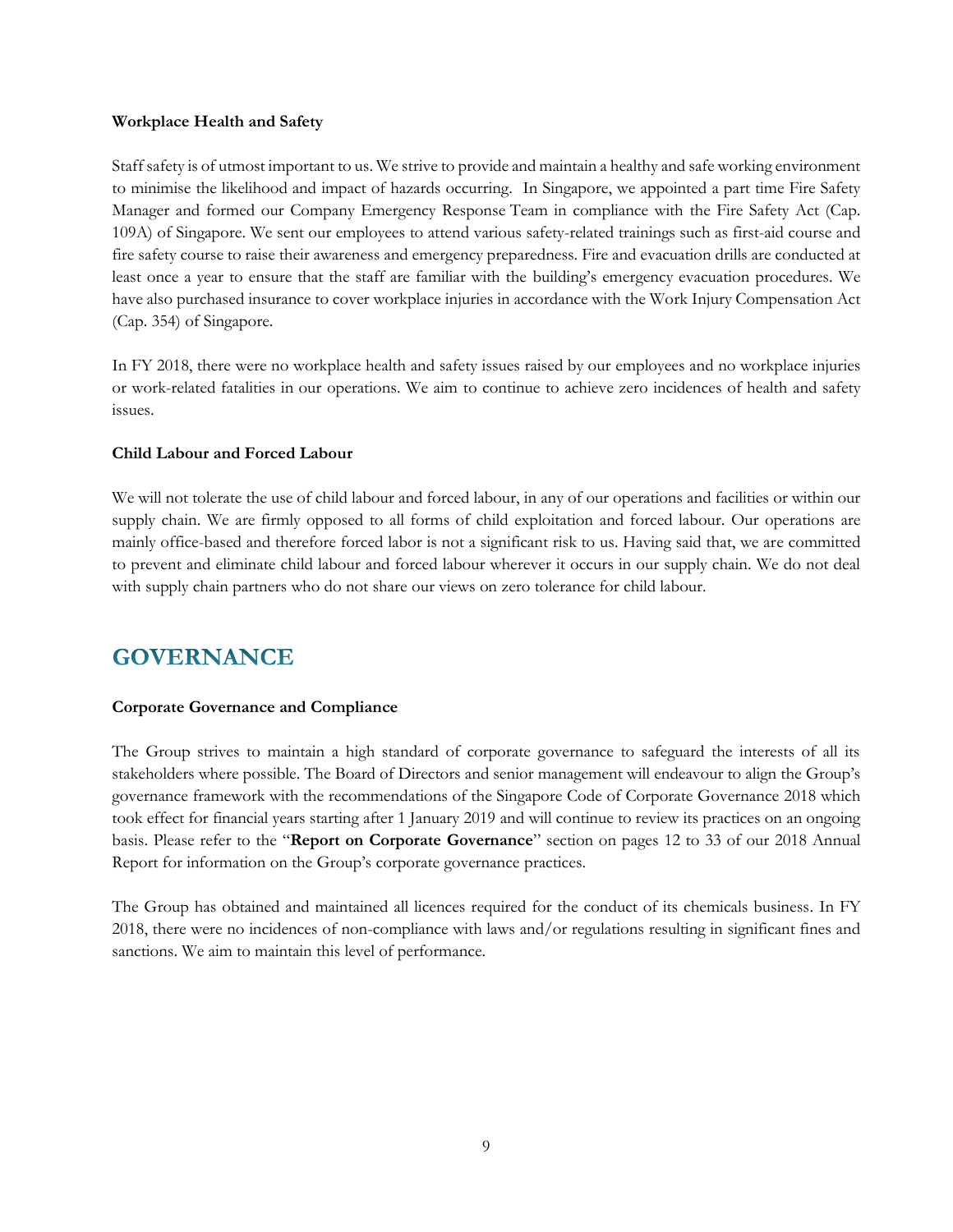#### **Risk Management**

The Group has in place several risk management measures to manage its exposure to risks that are associated with the conduct of its business. For example, our Managing Director receives weekly reports on the market price of our inventories relative to the purchase cost. Please refer to the "**Report on Corporate Governance**" section on pages 24 to 26 of our 2018 Annual Report for more details. Going forward, we will consider developing our risk management measures further as our business diversifies.

#### **Anti-Corruption**

We do not engage in bribery or any form of financial crime. We must never offer, promise or give bribes in connection with our business and we must never ask for or accept bribes. We strive to uphold all laws aimed at countering corruption in all jurisdictions in which we operate.

To reinforce a culture of good business ethics and governance, we have a whistle blowing policy to provide welldefined and accessible channels in the Group through which employees of the Group may raise their concerns and highlight possible improprieties, fraudulent activities, malpractices within the Group. Please refer to page 28 of our 2018 Annual Report for information on the Group's whistle blowing policy.

We have formalised our anti-corruption policy and have disseminated the same to all our employees. It provides the Group's anti-bribery stance and position on gifts and hospitality and requires all employees of the Group to avoid any conflict between their personal interests and interests of the Group in dealing with suppliers, customers and other third parties.

Over the reporting period, there was no incident of corruption. It is our goal to maintain zero incidents of corruption. We will regularly review our anti-corruption policy so as to preserve our corruption free culture.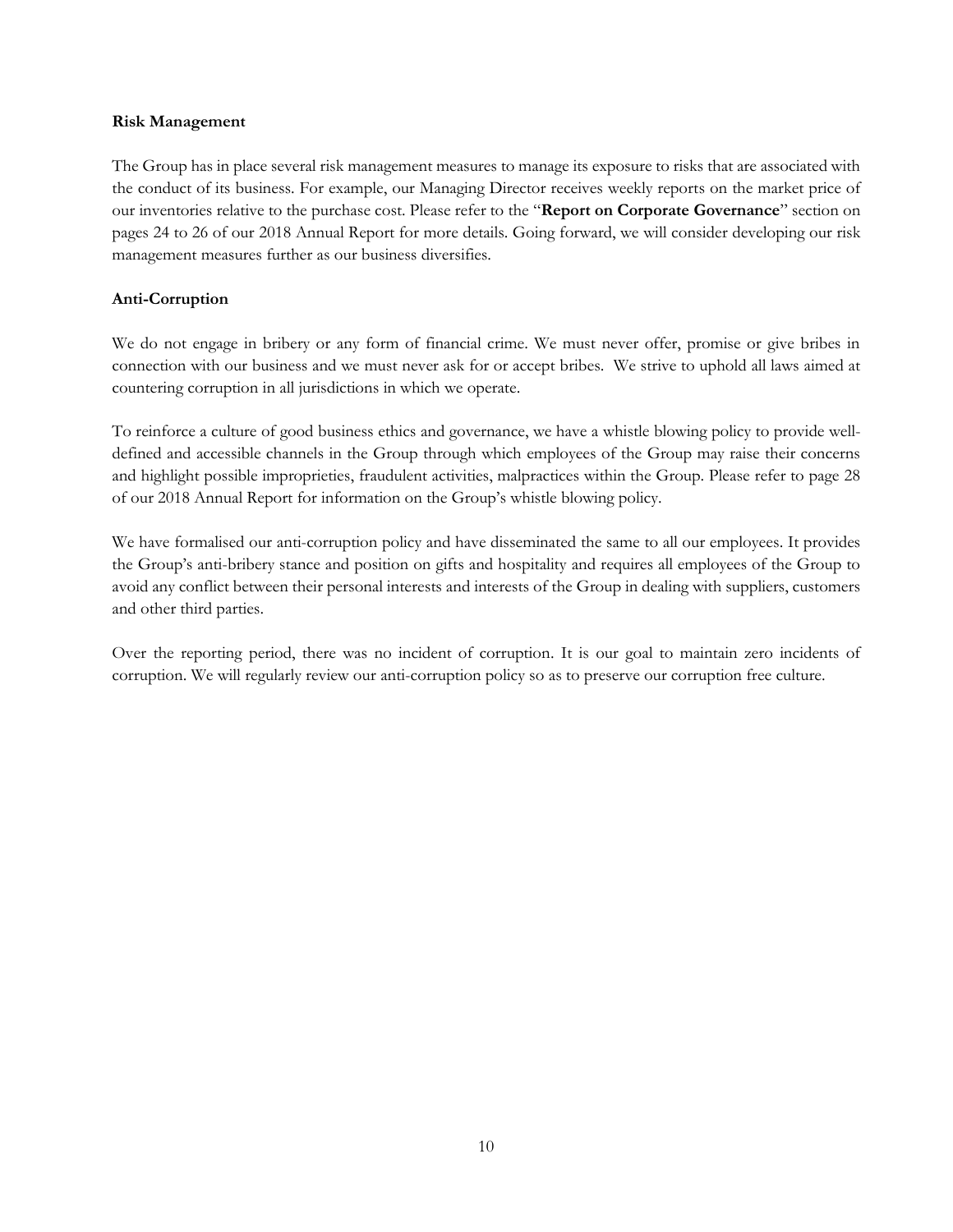## **GRI Content Index: Core Option**

| <b>Disclosure</b>           | <b>Disclosure Title</b>                                      | <b>Reporting section/Notes</b>                                                                     |  |  |
|-----------------------------|--------------------------------------------------------------|----------------------------------------------------------------------------------------------------|--|--|
| Reference                   |                                                              |                                                                                                    |  |  |
|                             | <b>GRI 102: General disclosures</b>                          |                                                                                                    |  |  |
| <b>Organization Profile</b> |                                                              |                                                                                                    |  |  |
| $102 - 1$                   | Name of the organization                                     | Board Statement, Cover page                                                                        |  |  |
| $102 - 2$                   | Activities, brands, products, and services                   | Economic Performance                                                                               |  |  |
| $102 - 3$                   | Location of headquarters                                     | Economic Performance                                                                               |  |  |
| $102 - 4$                   | Location of operations                                       | Economic Performance                                                                               |  |  |
| $102 - 5$                   | Ownership and legal form                                     | Economic Performance                                                                               |  |  |
| $102 - 6$                   | Markets served                                               | Economic Performance                                                                               |  |  |
| $102 - 7$                   | Scale of the organisation                                    | Economic Performance, Employment<br>Diversity and Equality                                         |  |  |
| $102 - 8$                   | Information on employees and other workers                   | <b>Employment Diversity and Equality</b>                                                           |  |  |
| $102-9$                     | Supply chain                                                 | Economic Performance, Supply Chain                                                                 |  |  |
| $102 - 10$                  | Significant changes to the organisation and its supply chain | Not applicable; no significant change to<br>the Organization's size, ownership, or<br>supply chain |  |  |
| $102 - 11$                  | Precautionary principle or approach                          | Management Approach                                                                                |  |  |
| $102 - 12$                  | <b>External</b> initiatives                                  | Not applicable; we did not subscribe to or<br>endorse any external initiatives                     |  |  |
| 102-13                      | Membership of Associations                                   | Identification of stakeholders                                                                     |  |  |
|                             | <b>Strategy</b>                                              |                                                                                                    |  |  |
| $102 - 14$                  | Statement from senior decision-maker                         | <b>Board Statement</b>                                                                             |  |  |
|                             | <b>Ethic and Integrity</b>                                   |                                                                                                    |  |  |
| 102-16                      | Values, principles, standards, and norms of behavior         | Corporate Governance and Compliance                                                                |  |  |
|                             | Governance                                                   |                                                                                                    |  |  |
| $102 - 18$                  | Governance structure                                         | Corporate Governance and Compliance                                                                |  |  |
|                             | <b>Stakeholder Engagement</b>                                |                                                                                                    |  |  |
| 102-40                      | List of stakeholder groups                                   | Identification of stakeholders                                                                     |  |  |
| $102 - 41$                  | Collective bargaining agreements                             | Not applicable; no collective bargaining<br>agreements are in place                                |  |  |
| 102-42                      | Identifying and selecting stakeholders                       | Identification of stakeholders                                                                     |  |  |
| 102-43                      | Approach to stakeholder engagement                           | Identification of stakeholders                                                                     |  |  |
| 102-44                      | Key topics and concerns raised                               | Identification of stakeholders                                                                     |  |  |
| <b>Reporting Practice</b>   |                                                              |                                                                                                    |  |  |
| 102-45                      | Entities included in the consolidated financial statements   | Page 82 of our 2018 Annual report                                                                  |  |  |
| 102-46                      | Defining report content and topic Boundaries                 | About the Report                                                                                   |  |  |
| 102-47                      | List of material topics                                      | Materiality                                                                                        |  |  |
| 102-48                      | Restatements of information                                  | Not applicable; no restatement of<br>information                                                   |  |  |